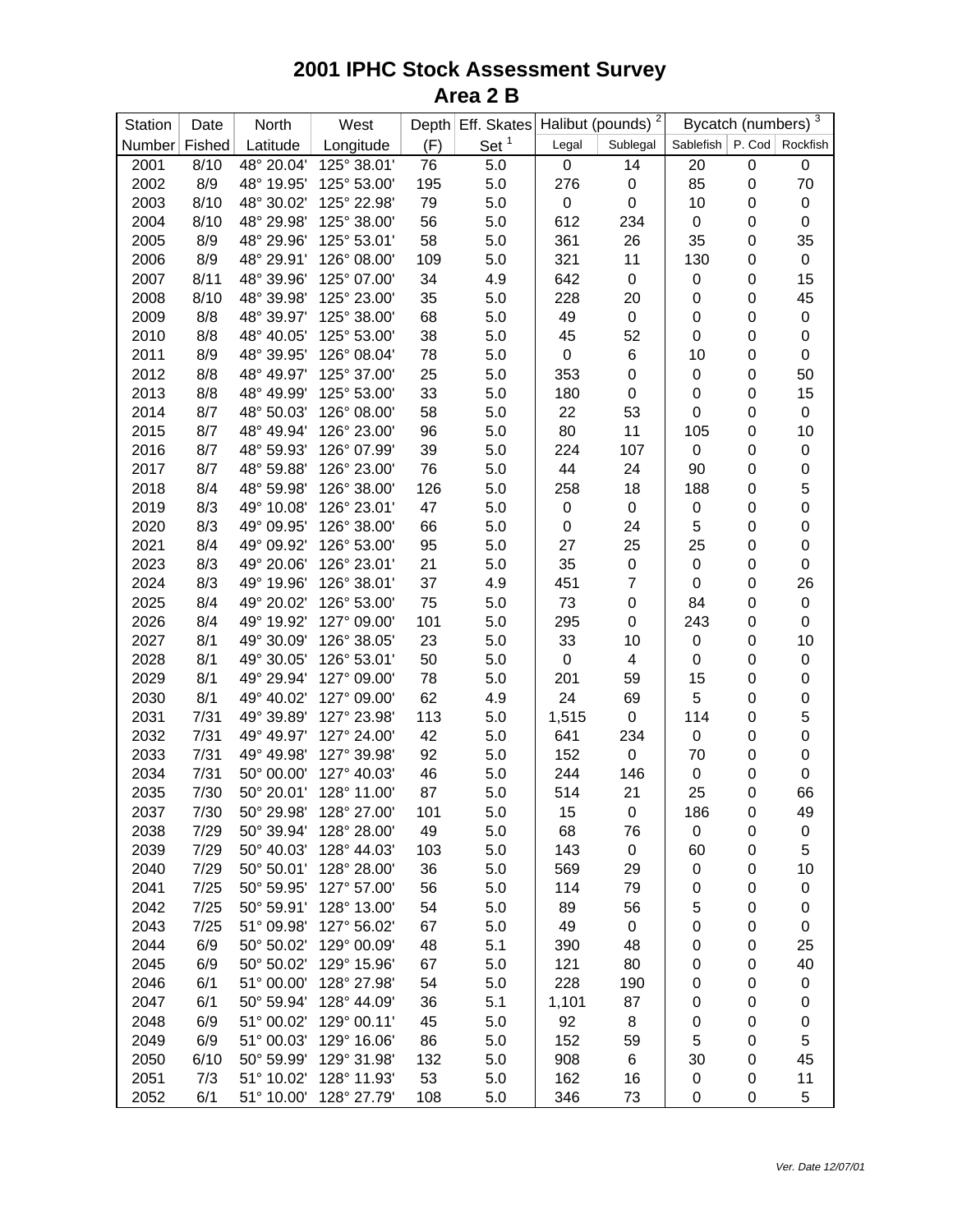| Set <sup>1</sup><br>Fished<br>Latitude<br>Longitude<br>(F)<br>Number<br>Sublegal<br>Legal<br>51° 10.00'<br>$\pmb{0}$<br>2053<br>6/1<br>128° 43.79'<br>55<br>5.0<br>230<br>572 | Bycatch (numbers) <sup>3</sup><br>Sablefish   P. Cod   Rockfish |             |
|-------------------------------------------------------------------------------------------------------------------------------------------------------------------------------|-----------------------------------------------------------------|-------------|
|                                                                                                                                                                               |                                                                 |             |
|                                                                                                                                                                               | $\boldsymbol{0}$                                                | $\pmb{0}$   |
| 2054<br>6/2<br>129° 00.08'<br>75<br>$5.0\,$<br>51° 10.01'<br>737<br>213<br>15                                                                                                 | $\boldsymbol{0}$                                                | $\pmb{0}$   |
| 6/10<br>129° 16.00'<br>147<br>$5.0\,$<br>70<br>2055<br>51° 10.00'<br>538<br>67                                                                                                | $\boldsymbol{0}$                                                | 10          |
| 2056<br>6/10<br>51° 10.02'<br>129° 31.99'<br>454<br>43<br>156<br>5.0<br>140                                                                                                   | $\boldsymbol{0}$                                                | $\pmb{0}$   |
| 7/3<br>51° 20.00'<br>127° 55.02'<br>75<br>5.1<br>102<br>$\pmb{0}$<br>2057<br>$\pmb{0}$                                                                                        | $\boldsymbol{0}$                                                | $\pmb{0}$   |
| 2058<br>7/3<br>51° 20.00'<br>128° 11.03'<br>45<br>5.0<br>220<br>$\mathbf 0$<br>480                                                                                            | $\pmb{0}$                                                       | $\pmb{0}$   |
| 82<br>2059<br>7/3<br>51° 20.00'<br>128° 26.95'<br>88<br>28<br>$\mathbf 0$<br>5.0                                                                                              | 0                                                               | 5           |
| 6/2<br>128° 43.00'<br>113<br>5.0<br>270<br>26<br>$\mathbf 0$<br>2060<br>51° 19.59'                                                                                            | 0                                                               | $\pmb{0}$   |
| 6/2<br>51° 20.00'<br>128° 59.06'<br>135<br>5.0<br>111<br>40<br>2061<br>741                                                                                                    | $\mathbf 0$                                                     | 5           |
| 6/3<br>51° 20.02'<br>129° 15.11'<br>130<br>5.0<br>$\mathsf 0$<br>2062<br>958<br>1,100                                                                                         | 0                                                               | $\mathbf 0$ |
| 5<br>6/3<br>51° 20.00'<br>129° 31.01'<br>114<br>5.0<br>147<br>2063<br>565                                                                                                     | 0                                                               | 10          |
| 6/11<br>51° 20.00'<br>129° 46.84'<br>5.0<br>320<br>$\boldsymbol{9}$<br>96<br>2064<br>133                                                                                      | $\mathbf 0$                                                     | 20          |
| 7/2<br>51° 30.01'<br>128° 10.87'<br>46<br>5.0<br>17<br>$\pmb{0}$<br>2065<br>646                                                                                               | 0                                                               | 80          |
| 7/2<br>128° 27.08'<br>103<br>5.1<br>322<br>$\pmb{0}$<br>10<br>2066<br>51° 30.01'                                                                                              | $\boldsymbol{0}$                                                | 10          |
| 5<br>7/2<br>128° 42.87'<br>5.0<br>160<br>2067<br>51° 29.99'<br>49<br>163                                                                                                      | $\pmb{0}$                                                       | $\pmb{0}$   |
| $\mathbf 0$<br>2068<br>6/6<br>51° 30.03'<br>128° 59.31'<br>25<br>5.0<br>535<br>214                                                                                            | $\pmb{0}$                                                       | 5           |
| 2069<br>6/3<br>51° 30.02'<br>129° 14.91'<br>27<br>5.0<br>369<br>51<br>$\mathbf 0$                                                                                             | $\boldsymbol{0}$                                                | $\pmb{0}$   |
| 6/3<br>129° 30.85'<br>55<br>5.0<br>196<br>$\mathbf 0$<br>2070<br>51° 30.01'<br>1,289                                                                                          | $\boldsymbol{0}$                                                | 45          |
| 2071<br>6/11<br>129° 47.02'<br>93<br>5.1<br>88<br>20<br>51° 30.01'<br>745                                                                                                     | $\boldsymbol{0}$                                                | 106         |
| 157<br>5.0<br>$\pmb{0}$<br>150<br>2072<br>6/11<br>51° 30.02'<br>130° 02.98'<br>541                                                                                            | $\pmb{0}$                                                       | 15          |
| 14<br>25<br>2073<br>7/2<br>51° 39.95'<br>128° 25.98'<br>78<br>5.0<br>264                                                                                                      | 0                                                               | $\pmb{0}$   |
| 2074<br>6/6<br>51° 39.92'<br>128° 59.11'<br>26<br>5.0<br>280<br>162<br>$\mathsf 0$                                                                                            | 0                                                               | $\pmb{0}$   |
| 32<br>2075<br>6/5<br>51° 40.00'<br>129° 15.06'<br>5.0<br>210<br>112<br>$\boldsymbol{0}$                                                                                       | 0                                                               | $\pmb{0}$   |
| 2076<br>6/5<br>51° 40.02'<br>129° 31.25'<br>55<br>5.0<br>38<br>30<br>25                                                                                                       | 0                                                               | $\pmb{0}$   |
| 5<br>2077<br>6/4<br>51° 39.95'<br>129° 47.07'<br>143<br>5.0<br>304<br>20                                                                                                      | $\mathbf 0$                                                     | 25          |
| 2078<br>51° 50.00'<br>128° 26.08'<br>78<br>5.0<br>628<br>169<br>$\mathbf 0$<br>7/1                                                                                            | $\boldsymbol{0}$                                                | 15          |
| 2079<br>7/1<br>51° 50.00'<br>128° 41.95'<br>58<br>5.0<br>$\mathbf 0$<br>604<br>1,035                                                                                          | $\boldsymbol{0}$                                                | $\pmb{0}$   |
| 2080<br>6/6<br>51° 49.99'<br>128° 57.94'<br>46<br>5.0<br>493<br>188<br>$\boldsymbol{0}$                                                                                       | $\boldsymbol{0}$                                                | 15          |
| 2081<br>6/5<br>129° 13.75'<br>51° 50.00'<br>67<br>5.1<br>198<br>76<br>$\boldsymbol{0}$                                                                                        | $\boldsymbol{0}$                                                | $\mathbf 5$ |
| 2082<br>6/5<br>51° 49.98'<br>129° 30.91'<br>139<br>5.0<br>463<br>46<br>30                                                                                                     | $\boldsymbol{0}$                                                | $\mathbf 5$ |
| 35<br>2083<br>7/1<br>52° 00.00'<br>128° 41.95'<br>391<br>$\mathbf 0$<br>90<br>5.0                                                                                             | $\pmb{0}$                                                       | 35          |
| 2084<br>6/30<br>52° 00.02'<br>128° 58.01'<br>76<br>5.1<br>326<br>$\mathbf 0$<br>1,127                                                                                         | $\pmb{0}$                                                       | 20          |
| $\mathbf 5$<br>2085<br>6/30<br>51° 59.98'<br>129° 14.08'<br>$5.0\,$<br>122<br>128<br>99                                                                                       | 0                                                               | $\pmb{0}$   |
| 5<br>128° 41.26'<br>7/1<br>52° 10.02'<br>122<br>358<br>19<br>2086<br>5.0                                                                                                      | 0                                                               | 70          |
| 6/4<br>51° 40.04' 130° 03.19'<br>194<br>$\pmb{0}$<br>110<br>2087<br>5.0<br>309                                                                                                | $\mathbf 0$                                                     | 25          |
| 6/12<br>51° 39.97'<br>130° 18.92'<br>142<br>5.0<br>27<br>89<br>2088<br>1,978                                                                                                  | 0                                                               | 74          |
| 2089<br>6/4<br>51° 50.01'<br>129° 47.06'<br>143<br>5.0<br>291<br>47<br>15                                                                                                     | 0                                                               | 10          |
| 6/12<br>51° 49.97'<br>130° 02.98'<br>101<br>5.0<br>1,962<br>37<br>0<br>2090                                                                                                   | 0                                                               | 130         |
| 6/12<br>5.0<br>2091<br>51° 50.02'<br>130° 19.04'<br>118<br>157<br>15<br>1,884                                                                                                 | $\pmb{0}$                                                       | 70          |
| 6/13<br>5.0<br>2092<br>51° 49.88'<br>130° 33.72'<br>158<br>659<br>75<br>30                                                                                                    | 5                                                               | 25          |
| 6/13<br>103<br>5.1<br>2093<br>51° 49.97'<br>130° 51.95'<br>1,139<br>51<br>15                                                                                                  | $\boldsymbol{0}$                                                | 121         |
| 6/28<br>129° 30.28'<br>112<br>41<br>25<br>2094<br>52° 00.01'<br>5.0<br>742                                                                                                    | 0                                                               | 110         |
| 6/28<br>5.0<br>194<br>2095<br>51° 59.97'<br>129° 47.12'<br>64<br>521<br>$\pmb{0}$                                                                                             | $\boldsymbol{0}$                                                | 30          |
| 6/27<br>78<br>5.0<br>2096<br>52° 00.02'<br>130° 02.90'<br>376<br>196<br>$\boldsymbol{0}$                                                                                      | $\boldsymbol{0}$                                                | $\pmb{0}$   |
| 6/27<br>81<br>2097<br>52° 00.26'<br>130° 18.98'<br>195<br>5.0<br>0<br>55                                                                                                      | $\boldsymbol{0}$                                                | $\pmb{0}$   |
| 2098<br>6/13<br>52° 00.01'<br>130° 35.17'<br>144<br>5.1<br>41<br>10<br>1,449                                                                                                  | $\boldsymbol{0}$                                                | 10          |
| 6/13<br>5.0<br>2099<br>52° 00.02'<br>130° 52.12'<br>101<br>169<br>$\pmb{0}$<br>1,371                                                                                          | 0                                                               | 10          |
| 2100<br>6/30<br>52° 10.00'<br>128° 56.98'<br>95<br>5.1<br>15<br>451<br>0                                                                                                      | $\boldsymbol{0}$                                                | 117         |
| 6/30<br>95<br>2101<br>52° 10.02'<br>129° 14.06'<br>5.0<br>12<br>11<br>0                                                                                                       | 0                                                               | 30          |
| 6/28<br>129° 29.88'<br>2102<br>52° 10.00'<br>116<br>5.1<br>572<br>10<br>14                                                                                                    | 0                                                               | 56          |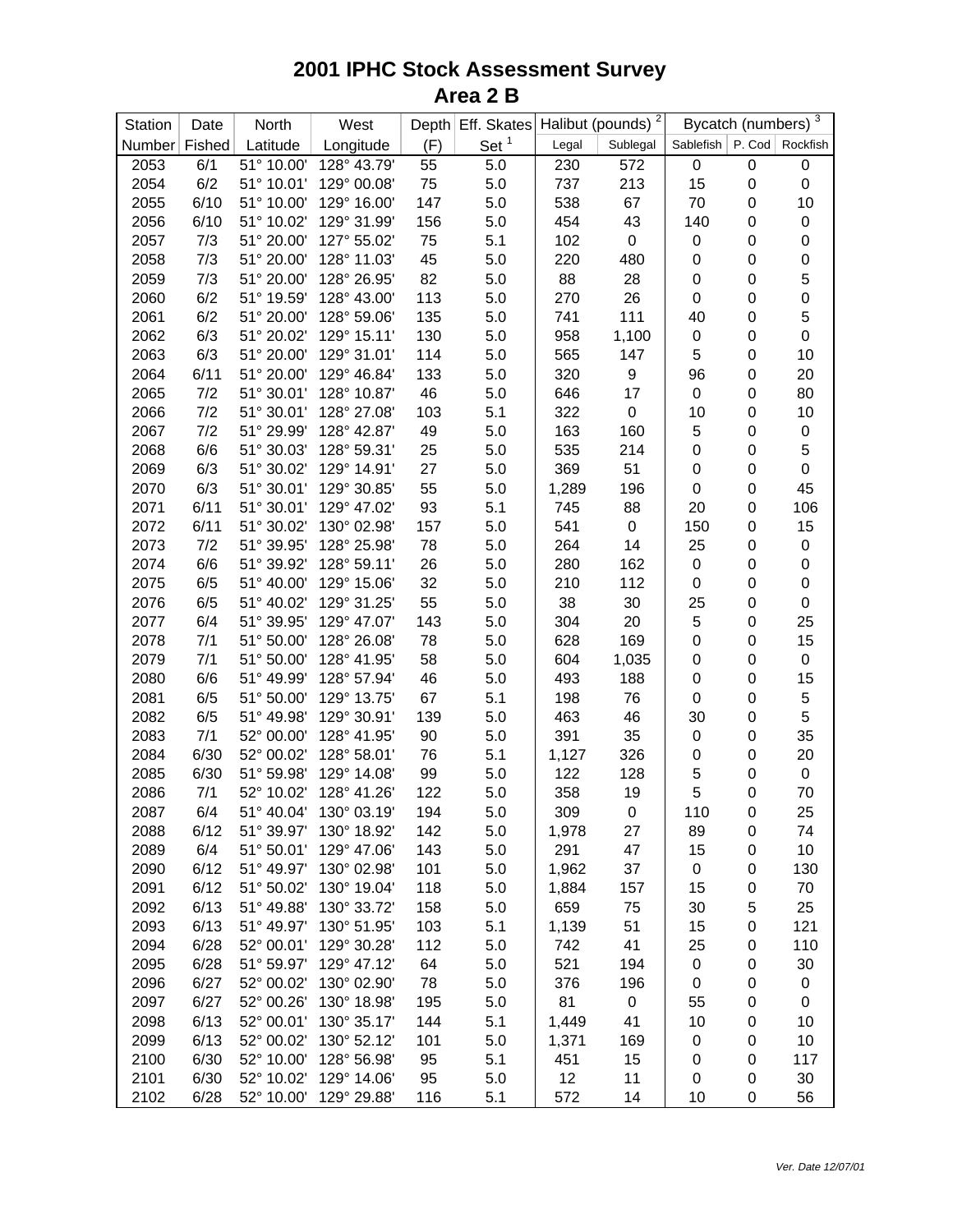| Halibut (pounds) $\sqrt{2}$                                                                       | 3<br>Bycatch (numbers) |                               |  |
|---------------------------------------------------------------------------------------------------|------------------------|-------------------------------|--|
| Set <sup>1</sup><br>Latitude<br>Longitude<br>(F)<br>Number Fished<br>Sublegal<br>Legal            |                        | Sablefish   P. Cod   Rockfish |  |
| 6/28<br>52° 10.00'<br>129° 45.89'<br>114<br>5.0<br>5<br>5<br>2103<br>141                          | $\pmb{0}$              | 170                           |  |
| 6/27<br>52° 10.00'<br>130° 03.02'<br>95<br>5.0<br>300<br>$\mathbf 0$<br>2104<br>458               | $\pmb{0}$              | $\pmb{0}$                     |  |
| 6/27<br>130° 18.90'<br>227<br>5.1<br>$\mathbf 0$<br>2105<br>52° 10.02'<br>0<br>129                | $\boldsymbol{0}$       | 5                             |  |
| 5<br>6/22<br>52° 09.98'<br>130° 35.03'<br>105<br>47<br>2106<br>5.0<br>969                         | $\boldsymbol{0}$       | 30                            |  |
| 6/22<br>52° 10.00'<br>123<br>30<br>2107<br>130° 52.00'<br>5.0<br>39<br>1,173                      | $\pmb{0}$              | 5                             |  |
| 6/29<br>52° 20.01'<br>129° 13.02'<br>2108<br>76<br>5.0<br>588<br>194<br>0                         | $\pmb{0}$              | 30                            |  |
| 6/29<br>2109<br>52° 20.02'<br>129° 29.97'<br>95<br>5.0<br>369<br>$\pmb{0}$<br>0                   | $\pmb{0}$              | 10                            |  |
| 6/29<br>52° 20.00'<br>129° 46.01'<br>115<br>$\boldsymbol{9}$<br>$\mathsf 0$<br>2110<br>5.0<br>244 | $\pmb{0}$              | 155                           |  |
| 6/23<br>52° 19.98'<br>130° 03.04'<br>621<br>$\mathsf 0$<br>2111<br>128<br>5.0<br>29               | $\boldsymbol{0}$       | 35                            |  |
| 6/23<br>52° 20.00'<br>130° 19.06'<br>55<br>$\pmb{0}$<br>2112<br>196<br>5.1<br>177                 | $\pmb{0}$              | 10                            |  |
| 6/22<br>52° 20.03'<br>130° 34.95'<br>5.0<br>1,139<br>$\mathsf 0$<br>2113<br>90<br>58              | $\boldsymbol{0}$       | 90                            |  |
| 6/22<br>52° 19.98'<br>130° 51.94'<br>5.0<br>76<br>2114<br>80<br>77<br>10                          | $\boldsymbol{0}$       | $\pmb{0}$                     |  |
| 6/18<br>52° 30.02'<br>129° 31.90'<br>5.0<br>2115<br>46<br>387<br>125<br>0                         | $\boldsymbol{0}$       | 25                            |  |
| 6/18<br>52° 30.02'<br>129° 46.00'<br>97<br>5.0<br>20<br>2116<br>321<br>$\boldsymbol{0}$           | $\boldsymbol{0}$       | 30                            |  |
| 6/19<br>52° 29.91'<br>130° 01.90'<br>5.0<br>772<br>$\mathbf 0$<br>5<br>2117<br>146                | $\boldsymbol{0}$       | 35                            |  |
| 6/23<br>52° 30.00'<br>130° 18.98'<br>295<br>19<br>86<br>2118<br>145<br>5.1                        | $\boldsymbol{0}$       | 10                            |  |
| 6/21<br>52° 30.04'<br>130° 35.12'<br>5.0<br>1,358<br>87<br>$\mathbf 0$<br>2119<br>66              | $\boldsymbol{0}$       | 45                            |  |
| 6/21<br>5.0<br>$\mathbf 0$<br>2120<br>52° 30.00'<br>130° 52.09'<br>61<br>584<br>54                | $\boldsymbol{0}$       | 25                            |  |
| 2121<br>6/18<br>52° 40.02'<br>129° 46.11'<br>105<br>5.0<br>396<br>33<br>0                         | $\boldsymbol{0}$       | 10                            |  |
| 2122<br>6/19<br>130° 02.16'<br>5.0<br>20<br>52° 40.04'<br>146<br>542<br>$\pmb{0}$                 | $\boldsymbol{0}$       | 40                            |  |
| 2123<br>5<br>6/19<br>52° 39.95'<br>130° 18.90'<br>121<br>5.0<br>1,205<br>39                       | $\boldsymbol{0}$       | 55                            |  |
| 2124<br>6/21<br>52° 40.00'<br>79<br>5.0<br>130° 35.11'<br>995<br>73<br>0                          | $\boldsymbol{0}$       | 30                            |  |
| 2125<br>6/14<br>52° 50.01'<br>130° 02.10'<br>143<br>5.1<br>10<br>25<br>108                        | $\boldsymbol{0}$       | 25                            |  |
| 2126<br>5.1<br>6/14<br>52° 50.00'<br>130° 19.11'<br>114<br>391<br>15<br>10                        | $\boldsymbol{0}$       | 20                            |  |
| 2127<br>6/14<br>53° 00.01'<br>129° 44.91'<br>5.0<br>$\mathbf 0$<br>0<br>127<br>174                | $\boldsymbol{0}$       | 15                            |  |
| $\overline{7}$<br>52° 59.98'<br>130° 02.09'<br>5.0<br>$\pmb{0}$<br>2128<br>6/14<br>109<br>0       | $\boldsymbol{0}$       | 25                            |  |
| 2129<br>7/24<br>52° 29.94'<br>131° 08.01'<br>43<br>114<br>5.0<br>1,281<br>$\boldsymbol{0}$        | 5                      | 34                            |  |
| 2130<br>7/24<br>52° 30.02'<br>131° 25.00'<br>79<br>$\mathbf 0$<br>5.0<br>995<br>$\boldsymbol{0}$  | $\boldsymbol{0}$       | $\pmb{0}$                     |  |
| 2131<br>7/23<br>52° 39.83'<br>130° 51.98'<br>51<br>735<br>767<br>5.0<br>$\boldsymbol{0}$          | $\boldsymbol{0}$       | $\pmb{0}$                     |  |
| 2132<br>7/23<br>52° 39.95'<br>131° 08.00'<br>38<br>$\mathbf 0$<br>5.0<br>1,215<br>288             | $\boldsymbol{0}$       | $\pmb{0}$                     |  |
| 2133<br>7/23<br>52° 49.97'<br>130° 35.00'<br>63<br>88<br>$\mathbf 0$<br>5.0<br>426                | $\pmb{0}$              | 29                            |  |
| 7/23<br>52° 49.84'<br>130° 52.00'<br>322<br>$\mathbf 0$<br>2134<br>29<br>5.0<br>106               | $\pmb{0}$              | $\pmb{0}$                     |  |
| 2135<br>7/22<br>52° 59.85'<br>130° 18.00'<br>400<br>11<br>113<br>5.0<br>74                        | $\pmb{0}$              | 64                            |  |
| 2136<br>7/22<br>52° 59.95'<br>130° 35.00'<br>108<br>49<br>5.0<br>600<br>0                         | $\pmb{0}$              | $\pmb{0}$                     |  |
| 2137<br>7/22<br>53° 09.80' 130° 18.02'<br>93<br>5.0<br>441<br>36<br>$\mathbf 0$                   | $\mathbf 0$            | 39                            |  |
| 7/21<br>53° 09.91'<br>130° 35.01'<br>101<br>5.0<br>468<br>14<br>35<br>2138                        | 0                      | 30                            |  |
| 2139<br>7/21<br>53° 09.91'<br>130° 51.98'<br>56<br>5.0<br>1,106<br>199<br>0                       | 0                      | $\pmb{0}$                     |  |
| 7/22<br>53° 19.91'<br>130° 18.00'<br>60<br>5.0<br>122<br>2140<br>758<br>0                         | $\pmb{0}$              | 20                            |  |
| 7/21<br>130° 35.00'<br>5.0<br>212<br>2141<br>53° 19.98'<br>43<br>485<br>0                         | $\boldsymbol{0}$       | 10                            |  |
| 7/21<br>2142<br>53° 19.96'<br>130° 51.97'<br>74<br>5.0<br>902<br>50<br>0                          | $\boldsymbol{0}$       | $\pmb{0}$                     |  |
| 7/11<br>497<br>2143<br>53° 20.00'<br>132° 49.00'<br>78<br>5.0<br>1,673<br>0                       | $\pmb{0}$              | 39                            |  |
| 7/11<br>135<br>5.0<br>40<br>2144<br>53° 19.98'<br>133° 06.01'<br>20<br>3,069                      | $\pmb{0}$              | 15                            |  |
| 7/20<br>50<br>2145<br>53° 29.98'<br>130° 52.00'<br>5.0<br>54<br>0<br>349                          | 0                      | $\pmb{0}$                     |  |
| 7/11<br>11<br>2146<br>53° 29.98'<br>133° 06.00'<br>224<br>5.0<br>294<br>45                        | $\pmb{0}$              | 225                           |  |
| 2147<br>7/20<br>53° 39.89'<br>130° 35.02'<br>17<br>5.0<br>375<br>95<br>$\pmb{0}$                  | $\pmb{0}$              | $\pmb{0}$                     |  |
| 7/20<br>2148<br>53° 39.92'<br>130° 52.00'<br>24<br>5.0<br>556<br>107<br>0                         | 0                      | $\pmb{0}$                     |  |
| 7/11<br>53° 40.02'<br>80<br>5.0<br>2149<br>133° 07.00'<br>638<br>270<br>0                         | $\pmb{0}$              | 75                            |  |
| 7/20<br>5<br>2150<br>53° 49.91'<br>130° 52.00'<br>47<br>5.0<br>691<br>219                         | 5                      | $\pmb{0}$                     |  |
| 7/12<br>133° 25.00'<br>2151<br>54° 00.03'<br>42<br>5.0<br>1,112<br>55<br>$\boldsymbol{0}$         | $\mathbf 0$            | 99                            |  |
| 7/19<br>130° 35.00'<br>2152<br>54° 09.94'<br>58<br>5.0<br>71<br>5<br>20                           | 0                      | $\pmb{0}$                     |  |